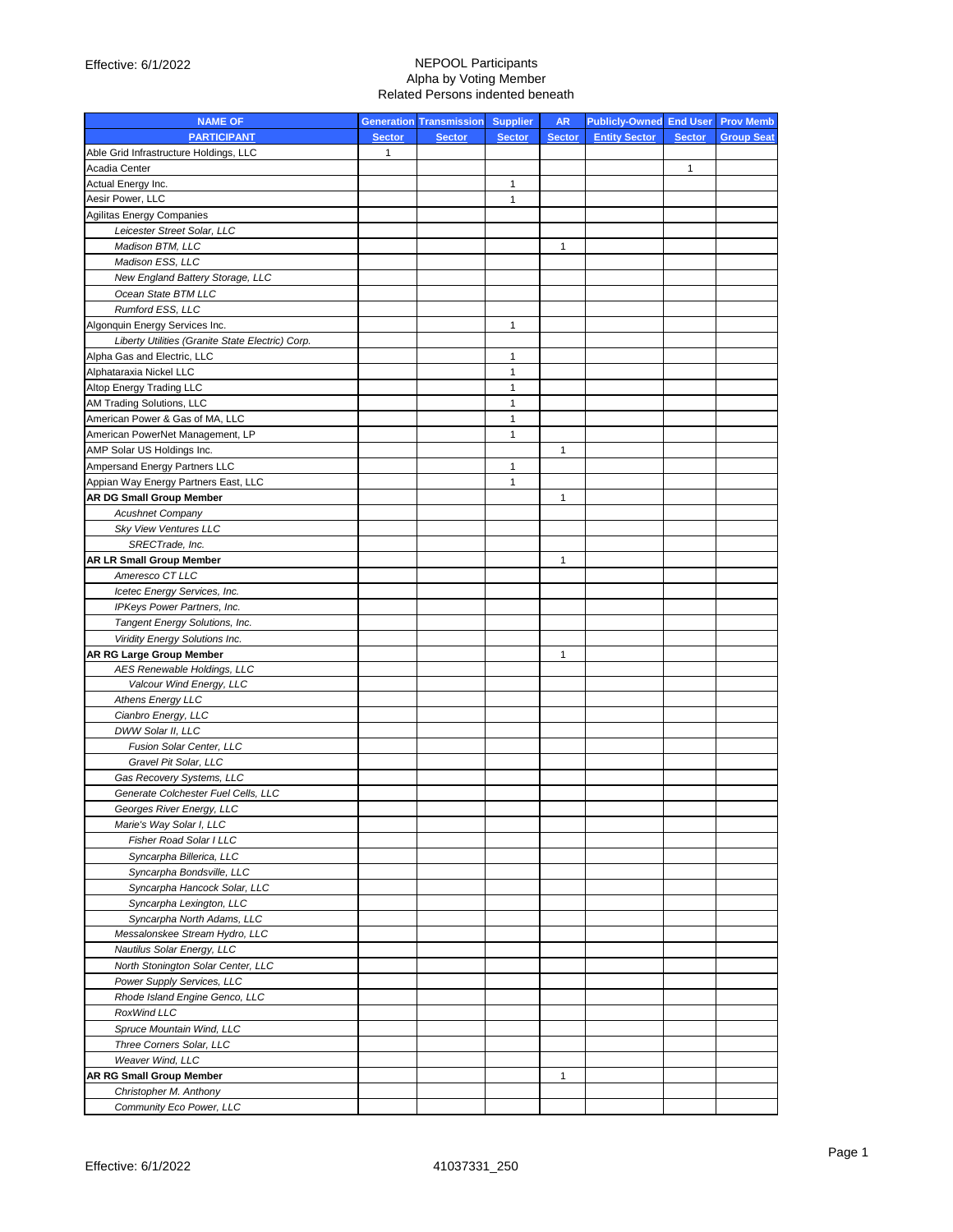| <b>NAME OF</b>                                            |               | <b>Generation Transmission Supplier</b> |               | <b>AR</b>     | Publicly-Owned End User Prov Memb |               |                   |
|-----------------------------------------------------------|---------------|-----------------------------------------|---------------|---------------|-----------------------------------|---------------|-------------------|
| <b>PARTICIPANT</b>                                        | <b>Sector</b> | <b>Sector</b>                           | <b>Sector</b> | <b>Sector</b> | <b>Entity Sector</b>              | <b>Sector</b> | <b>Group Seat</b> |
| CommonWealth Resource Management Corporation              |               |                                         |               |               |                                   |               |                   |
| Dichotomy Collins Hydro LLC                               |               |                                         |               |               |                                   |               |                   |
| Gravity Renewables, Inc.                                  |               |                                         |               |               |                                   |               |                   |
| Green Development, LLC d/b/a Wind Energy Development, LLC |               |                                         |               |               |                                   |               |                   |
| Green Power USA, LLC                                      |               |                                         |               |               |                                   |               |                   |
| Hydroland, Inc.                                           |               |                                         |               |               |                                   |               |                   |
| Industrial Power Services Corp.                           |               |                                         |               |               |                                   |               |                   |
| Manchester Methane, LLC                                   |               |                                         |               |               |                                   |               |                   |
| McCallum Enterprises 1 Limited Partnership                |               |                                         |               |               |                                   |               |                   |
| Pioneer Hydro Electric Co., Inc.                          |               |                                         |               |               |                                   |               |                   |
| Putnam Hydropower, Inc.                                   |               |                                         |               |               |                                   |               |                   |
| Rhode Island Bioenergy Facility, LLC                      |               |                                         |               |               |                                   |               |                   |
| Rocky Gorge Corporation                                   |               |                                         |               |               |                                   |               |                   |
| SWEB Development USA, LLC                                 |               |                                         |               |               |                                   |               |                   |
| Archer Energy, LLC                                        |               |                                         | 1             |               |                                   |               |                   |
| Ashburnham Municipal Light Department                     |               |                                         |               |               | $\mathbf{1}$                      |               |                   |
| Associated Industries of Massachusetts (O)                |               |                                         |               |               |                                   | 1             |                   |
| <b>Astral Energy LLC</b>                                  |               |                                         | 1             |               |                                   |               |                   |
| Atlantic Energy MA LLC                                    |               |                                         | 1             |               |                                   |               |                   |
| <b>AVANGRID</b>                                           |               |                                         |               |               |                                   |               |                   |
| Central Maine Power Company                               |               | 0.5                                     |               |               |                                   |               |                   |
| New York State Electric & Gas Corporation                 |               |                                         |               |               |                                   |               |                   |
| United Illuminating Company, The                          |               | 0.5                                     |               |               |                                   |               |                   |
| <b>UIL Distributed Resources LLC</b>                      |               |                                         |               |               |                                   |               |                   |
| <b>GenConn Energy LLC</b>                                 |               |                                         |               |               |                                   |               |                   |
| Avangrid Renewables, LLC                                  |               |                                         |               |               |                                   |               |                   |
| Avangrid Networks, Inc. (Provisional)                     |               |                                         |               |               |                                   |               |                   |
| Vineyard Wind LLC                                         |               |                                         |               |               |                                   |               |                   |
| Vineyard Wind 1 LLC                                       |               |                                         |               |               |                                   |               |                   |
| Axpo U.S. LLC                                             |               |                                         | $\mathbf{1}$  |               |                                   |               |                   |
| Backyard Farms Energy, LLC                                |               |                                         |               |               |                                   | $\mathbf{1}$  |                   |
| <b>Backyard Farms LLC</b>                                 |               |                                         |               |               |                                   |               |                   |
| Bath Iron Works Corporation (L)                           |               |                                         |               |               |                                   | 1             |                   |
| Longreach Energy, LLC                                     |               |                                         |               |               |                                   |               |                   |
| <b>Belmont Municipal Light Department</b>                 |               |                                         |               |               | 1                                 |               |                   |
| <b>Block Island Utility District</b>                      |               |                                         |               |               | 1                                 |               |                   |
| Borrego Solar Systems, Inc.                               |               |                                         |               | 1             |                                   |               |                   |
| Boston Energy Trading and Marketing LLC                   |               |                                         | $\mathbf{1}$  |               |                                   |               |                   |
| Nexamp Markets, LLC                                       |               |                                         |               |               |                                   |               |                   |
| Boylston Municipal Light Department                       |               |                                         |               |               | 1                                 |               |                   |
| <b>BP Energy Company</b>                                  |               |                                         | $\mathbf{1}$  |               |                                   |               |                   |
| <b>BP Energy Retail LLC</b>                               |               |                                         |               |               |                                   |               |                   |
| <b>Braintree Electric Light Department</b>                |               |                                         |               |               |                                   |               |                   |
| <b>Energy New England LLC</b>                             |               |                                         |               |               |                                   |               |                   |
| Utility Services of Vermont LLC                           |               |                                         |               |               |                                   |               |                   |
| Brookfield Renewable Trading and Marketing LP             |               |                                         | $\mathbf{1}$  |               |                                   |               |                   |
| Bear Swamp Power Company LLC                              |               |                                         |               |               |                                   |               |                   |
| Black Bear Hydro Partners, LLC                            |               |                                         |               |               |                                   |               |                   |
| <b>Brookfield Energy Marketing LP</b>                     |               |                                         |               |               |                                   |               |                   |
| Brookfield Renewable Energy Marketing US LLC              |               |                                         |               |               |                                   |               |                   |
| Brookfield White Pine Hydro LLC                           |               |                                         |               |               |                                   |               |                   |
| Salem Harbor Power Development LP                         |               |                                         |               |               |                                   |               |                   |
| Hartree Partners, LP                                      |               |                                         |               |               |                                   |               |                   |
| TerraForm / Stetson Holdings                              |               |                                         |               |               |                                   |               |                   |
| Stetson Holdings, LLC                                     |               |                                         |               |               |                                   |               |                   |
| <b>Blue Sky East, LLC</b>                                 |               |                                         |               |               |                                   |               |                   |
| Canandaigua Power Partners, LLC                           |               |                                         |               |               |                                   |               |                   |
| Evergreen Wind Power III, LLC                             |               |                                         |               |               |                                   |               |                   |
| MA Operating Holdings, LLC                                |               |                                         |               |               |                                   |               |                   |
| Mass Solar 1, LLC                                         |               |                                         |               |               |                                   |               |                   |
| Niagara Wind Power, LLC                                   |               |                                         |               |               |                                   |               |                   |
| Stetson Wind II, LLC                                      |               |                                         |               |               |                                   |               |                   |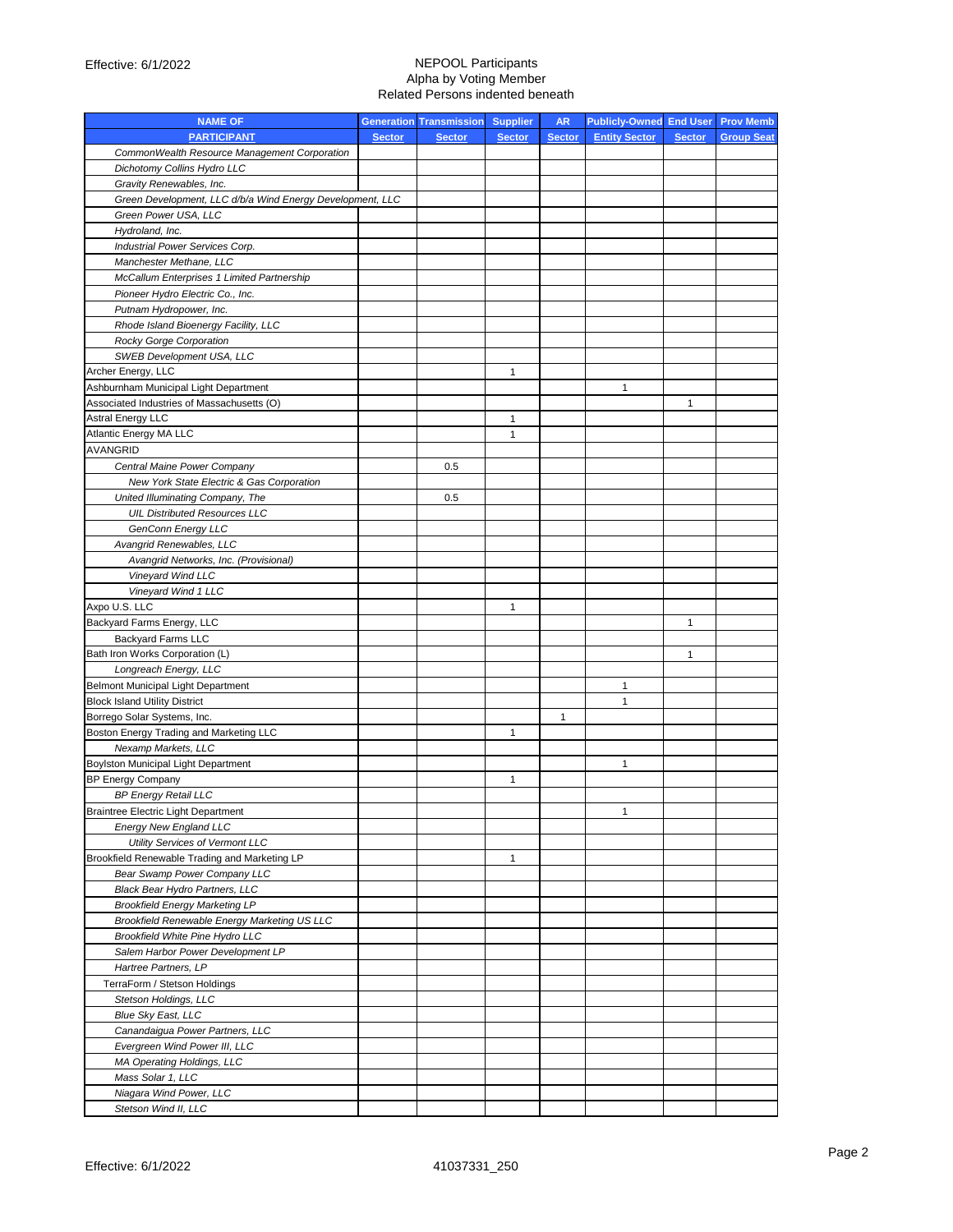| <b>NAME OF</b>                                                                                  |               | <b>Generation Transmission Supplier</b> |               | <b>AR</b>     | <b>Publicly-Owned End User Prov Memb</b> |               |                   |
|-------------------------------------------------------------------------------------------------|---------------|-----------------------------------------|---------------|---------------|------------------------------------------|---------------|-------------------|
| <b>PARTICIPANT</b>                                                                              | <b>Sector</b> | <b>Sector</b>                           | <b>Sector</b> | <b>Sector</b> | <b>Entity Sector</b>                     | <b>Sector</b> | <b>Group Seat</b> |
| Vermont Wind, LLC                                                                               |               |                                         |               |               |                                          |               |                   |
| Bruce Power Inc.                                                                                |               |                                         | 1             |               |                                          |               |                   |
| <b>Burlington Electric Department</b>                                                           |               |                                         |               |               | 1                                        |               |                   |
| C.N. Brown Electricity, LLC                                                                     |               |                                         | 1             |               |                                          |               |                   |
| Calpine Energy Services, LP                                                                     |               |                                         | 1             |               |                                          |               |                   |
| Calpine Energy Solutions, LLC                                                                   |               |                                         |               |               |                                          |               |                   |
| Champion Energy Marketing, LLC                                                                  |               |                                         |               |               |                                          |               |                   |
| North American Power and Gas, LLC                                                               |               |                                         |               |               |                                          |               |                   |
| Cape Light Compact JPE (O)                                                                      |               |                                         |               |               |                                          | 1             |                   |
| Cassadaga Wind LLC                                                                              |               |                                         | 1             |               |                                          |               |                   |
| Castleton Commodities Merchant Trading LP                                                       |               |                                         | 1             |               |                                          |               |                   |
| <b>Rensselaer Generating LLC</b>                                                                |               |                                         |               |               |                                          |               |                   |
| <b>Roseton Generating LLC</b>                                                                   |               |                                         |               |               |                                          |               |                   |
| Catalyst Power & Gas, LLC                                                                       |               |                                         | 1             |               |                                          |               |                   |
| Celtic Power Analytics LLC                                                                      |               |                                         | 1             |               |                                          |               |                   |
| Central Rivers Power MA, LLC                                                                    |               |                                         |               | 1             |                                          |               |                   |
| Central Rivers Power NH, LLC                                                                    |               |                                         |               |               |                                          |               |                   |
| Pawtucket Power Holding Company LLC                                                             |               |                                         |               |               |                                          |               |                   |
| <b>Waterbury Generation LLC</b>                                                                 |               |                                         |               |               |                                          |               |                   |
| Centre Lane Trading Limited                                                                     |               |                                         | 1             |               |                                          |               |                   |
| Centrica Business Solutions Optimize, LLC                                                       |               |                                         |               | 1             |                                          |               |                   |
| Chester Municipal Electric Light Department                                                     |               |                                         |               |               | $\mathbf{1}$                             |               |                   |
| Chicopee Municipal Lighting Plant                                                               |               |                                         |               |               | 1                                        |               |                   |
| Choice Energy, LLC                                                                              |               |                                         | 1             |               |                                          |               |                   |
| Citigroup Energy Inc.                                                                           |               |                                         | 1             |               |                                          |               |                   |
| CleanChoice Energy, Inc.                                                                        |               |                                         | $\mathbf{1}$  |               |                                          |               |                   |
| <b>CLEAResult Consulting Inc.</b>                                                               |               |                                         |               | 1             |                                          |               |                   |
| Clearview Electric Inc.                                                                         |               |                                         | $\mathbf{1}$  |               |                                          |               |                   |
| Clearway Power Marketing LLC                                                                    |               |                                         | $\mathbf{1}$  |               |                                          |               |                   |
| GenConn Energy LLC                                                                              |               |                                         |               |               |                                          |               |                   |
| Competitive Energy Services, LLC                                                                |               |                                         | $\mathbf{1}$  |               |                                          |               |                   |
| Concord Municipal Light Plant                                                                   |               |                                         |               |               | 1                                        |               |                   |
| <b>Energy New England LLC</b>                                                                   |               |                                         |               |               |                                          |               |                   |
| Utility Services of Vermont LLC                                                                 |               |                                         |               |               |                                          |               |                   |
| Connecticut Central Energy, LLC                                                                 |               |                                         | $\mathbf{1}$  |               |                                          |               |                   |
| Conn. Materials Innovations and Recycling Authority                                             |               |                                         |               |               | 1                                        |               |                   |
| Conn. Municipal Electric Energy Cooperative                                                     |               |                                         |               |               | 1                                        |               |                   |
| Connecticut Transmission Municipal Electric Energy Cooperative d/b/a The Transmission Authority |               |                                         |               |               |                                          |               |                   |
| Connecticut Office of Consumer Counsel (O)                                                      |               |                                         |               |               |                                          | 1             |                   |
| Conservation Law Foundation (O)                                                                 |               |                                         |               |               |                                          | 1             |                   |
| Consolidated Edison Energy, Inc.                                                                |               |                                         | $\mathbf{1}$  |               |                                          |               |                   |
| Consolidated Edison Development, Inc.                                                           |               |                                         |               |               |                                          |               |                   |
| Consolidated Edison Solutions, Inc.                                                             |               |                                         |               |               |                                          |               |                   |
| Consolidated Edison Company of New York, Inc.                                                   |               |                                         |               |               |                                          |               |                   |
| <b>Constellation Energy Generation, LLC</b>                                                     |               |                                         | $\mathbf{1}$  |               |                                          |               |                   |
| Constellation NewEnergy, Inc.                                                                   |               |                                         |               |               |                                          |               |                   |
| West Medway II, LLC                                                                             |               |                                         |               |               |                                          |               |                   |
| Covanta Energy Marketing, LLC (RG Sub-Sector)                                                   |               |                                         |               | 1             |                                          |               |                   |
| Cypress Creek Renewables, LLC                                                                   |               |                                         |               |               |                                          |               |                   |
| CPV Towantic, LLC                                                                               | 1             |                                         |               |               |                                          |               |                   |
| CPV Valley, LLC                                                                                 |               |                                         |               |               |                                          |               |                   |
| Cross-Sound Cable Company, LLC                                                                  |               |                                         | 1             |               |                                          |               |                   |
| CWP Energy Inc.                                                                                 |               |                                         | $\mathbf{1}$  |               |                                          |               |                   |
| Danvers Electric Division                                                                       |               |                                         |               |               | 1                                        |               |                   |
| Darby Energy, LLC                                                                               |               |                                         | $\mathbf{1}$  |               |                                          |               |                   |
| Protor Energy, LLC                                                                              |               |                                         |               |               |                                          |               |                   |
| David Energy Supply, LLC                                                                        |               |                                         | 1             |               |                                          |               |                   |
| DC Energy, LLC                                                                                  |               |                                         | 1             |               |                                          |               |                   |
| <b>VECO Power Trading, LLC</b>                                                                  |               |                                         |               |               |                                          |               |                   |
| Deepwater Wind Block Island, LLC                                                                | 1             |                                         |               |               |                                          |               |                   |
| <b>BSW ProjectCo LLC</b>                                                                        |               |                                         |               |               |                                          |               |                   |
| North East Offshore, LLC                                                                        |               |                                         |               |               |                                          |               |                   |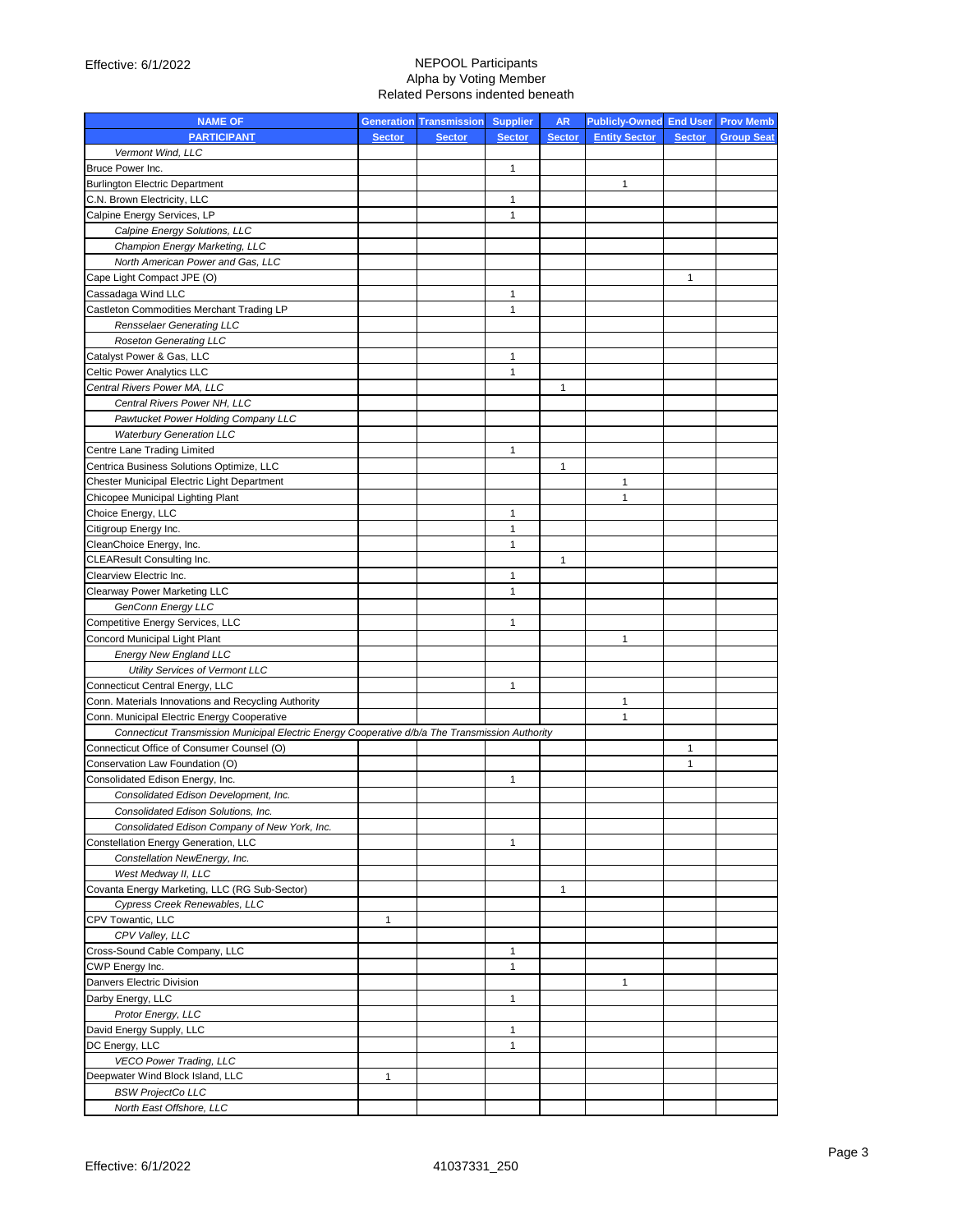| <b>NAME OF</b>                                       |               | <b>Generation Transmission</b> | <b>Supplier</b> | <b>AR</b>     | <b>Publicly-Owned End User</b> |               | <b>Prov Memb</b> |
|------------------------------------------------------|---------------|--------------------------------|-----------------|---------------|--------------------------------|---------------|------------------|
| <b>PARTICIPANT</b>                                   | <b>Sector</b> | <b>Sector</b>                  | <b>Sector</b>   | <b>Sector</b> | <b>Entity Sector</b>           | <b>Sector</b> | <b>Group Sea</b> |
| Devonshire Energy LLC                                |               |                                | $\mathbf{1}$    |               |                                |               |                  |
| DFC ERG CT, LLC (RG Sub-Sector)                      |               |                                |                 | $\mathbf{1}$  |                                |               |                  |
| <b>Bridgeport Fuel Cell, LLC</b>                     |               |                                |                 |               |                                |               |                  |
| Discount Power, Inc.                                 |               |                                | 1               |               |                                |               |                  |
| Dominion Energy Generation Marketing, Inc.           | $\mathbf{1}$  |                                |                 |               |                                |               |                  |
| Dominion Energy Nuclear Connecticut, Inc.            |               |                                |                 |               |                                |               |                  |
| DTE Energy Trading, Inc.                             |               |                                | 1               |               |                                |               |                  |
| Durgin and Crowell Lumber Company, Inc. (L)          |               |                                |                 |               |                                | $\mathbf{1}$  |                  |
| Dynasty Power Inc.                                   |               |                                | 1               |               |                                |               |                  |
| Dynegy Marketing and Trade, LLC                      |               |                                | $\mathbf{1}$    |               |                                |               |                  |
| Ebsen LLC                                            |               |                                | 1               |               |                                |               |                  |
| <b>Umber LLC</b>                                     |               |                                |                 |               |                                |               |                  |
| EDF Trading North America, LLC                       |               |                                | $\mathbf{1}$    |               |                                |               |                  |
| <b>EDF Energy Services, LLC</b>                      |               |                                |                 |               |                                |               |                  |
| eKapital Investments LLC                             |               |                                | 1               |               |                                |               |                  |
| Elektrisola, Inc. (L)                                |               |                                |                 |               |                                | $\mathbf{1}$  |                  |
| Eligo Energy, LLC                                    |               |                                | 1               |               |                                |               |                  |
| Emera Energy Services Subsidiary No. 15 LLC          |               |                                | 1               |               |                                |               |                  |
| Emera Energy Services Subsidiary No. 1 LLC           |               |                                |                 |               |                                |               |                  |
| Emera Energy Services Subsidiary No. 2 LLC           |               |                                |                 |               |                                |               |                  |
| Emera Energy Services Subsidiary No. 3 LLC           |               |                                |                 |               |                                |               |                  |
| Emera Energy Services Subsidiary No. 4 LLC           |               |                                |                 |               |                                |               |                  |
| Emera Energy Services Subsidiary No. 6 LLC           |               |                                |                 |               |                                |               |                  |
| Emera Energy Services Subsidiary No. 12 LLC          |               |                                |                 |               |                                |               |                  |
| Bear Swamp Power Company LLC                         |               |                                |                 |               |                                |               |                  |
| NS Power Energy Marketing Incorporated               |               |                                |                 |               |                                |               |                  |
| Enel X North America, Inc. (LR Sub-Sector)           |               |                                |                 | 1             |                                |               |                  |
| Enel Trading North America, LLC                      |               |                                |                 |               |                                |               |                  |
| Woods Hill Solar, LLC                                |               |                                |                 |               |                                |               |                  |
| Energy Harbor LLC                                    |               |                                | 1               |               |                                |               |                  |
| Energy Storage Resources, LLC                        |               |                                |                 | 1             |                                |               |                  |
| Engelhart CTP (US) LLC                               |               |                                | 1               |               |                                |               |                  |
| ENGIE Energy Marketing NA, Inc.                      |               |                                |                 | $\mathbf{1}$  |                                |               |                  |
| <b>ENGIE Resources LLC</b>                           |               |                                |                 |               |                                |               |                  |
| Genbright, LLC                                       |               |                                |                 |               |                                |               |                  |
| <b>MATEP LLC</b>                                     |               |                                |                 |               |                                |               |                  |
| EnPowered USA Inc.                                   |               |                                | 1               |               |                                |               |                  |
| <b>Environmental Defense Fund</b>                    |               |                                |                 |               |                                | 1             |                  |
| ETC Endure Energy, L.L.C.                            |               |                                | 1               |               |                                |               |                  |
| Eversource Energy Service Company                    |               | 1                              |                 |               |                                |               |                  |
| Connecticut Light and Power Company, The             |               |                                |                 |               |                                |               |                  |
| <b>NSTAR Electric Company</b>                        |               |                                |                 |               |                                |               |                  |
| Public Service Company of New Hampshire              |               |                                |                 |               |                                |               |                  |
| Eversource Energy Transmission Ventures, Inc. (Prov) |               |                                |                 |               |                                |               |                  |
| <b>BSW ProjectCo LLC</b>                             |               |                                |                 |               |                                |               |                  |
| North East Offshore, LLC                             |               |                                |                 |               |                                |               |                  |
| First Point Power, LLC                               |               |                                | 1               |               |                                |               |                  |
| FirstLight Power Management LLC                      | 1             |                                |                 |               |                                |               |                  |
| <b>Freepoint Commodities LLC</b>                     |               |                                | 1               |               |                                |               |                  |
| Galt Power Inc.                                      |               |                                | 1               |               |                                |               |                  |
| Garland Manufacturing Company (S)                    |               |                                |                 |               |                                | $\mathbf{1}$  |                  |
| Garland Power Company                                |               |                                |                 |               |                                |               |                  |
| GBE Power Inc.                                       |               |                                | 1               |               |                                |               |                  |
| <b>Generation Group Member</b>                       | $\mathbf{1}$  |                                |                 |               |                                |               |                  |
| Berlin Station, LLC                                  |               |                                |                 |               |                                |               |                  |
| CS Berlin Ops, Inc.                                  |               |                                |                 |               |                                |               |                  |
| Paper Birch Energy, LLC                              |               |                                |                 |               |                                |               |                  |
| Blackstone Hydro, Inc.                               |               |                                |                 |               |                                |               |                  |
| Bridgewater Power Company, L.P.                      |               |                                |                 |               |                                |               |                  |
| Brown Bear II Hydro, Inc.                            |               |                                |                 |               |                                |               |                  |
| Energy Management Inc.                               |               |                                |                 |               |                                |               |                  |
| Indeck Energy - Alexandria, L.L.C.                   |               |                                |                 |               |                                |               |                  |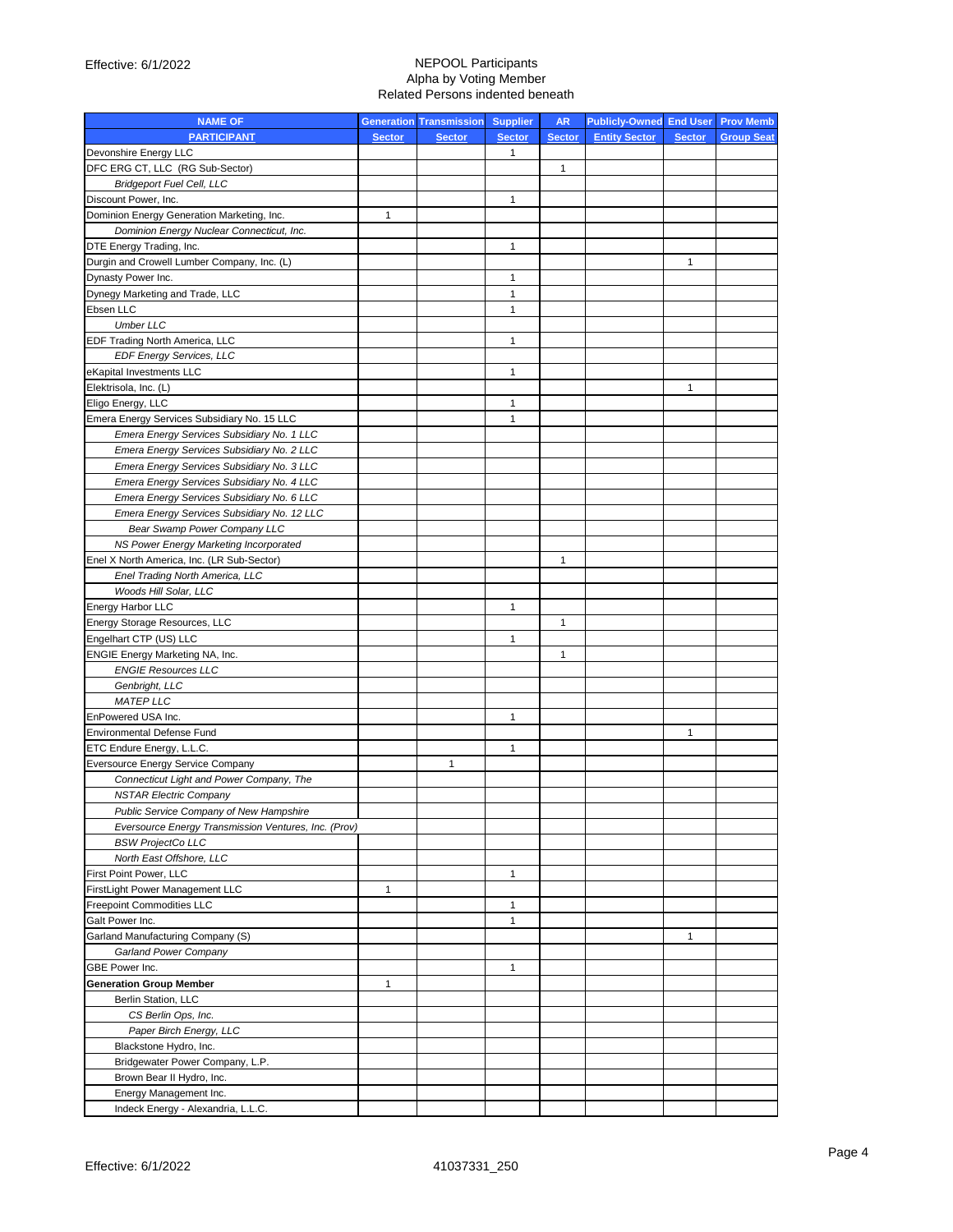| <b>NAME OF</b>                                 |               | <b>Generation Transmission Supplier</b> |               | <b>AR</b>     | Publicly-Owned End User Prov Memb |               |                   |
|------------------------------------------------|---------------|-----------------------------------------|---------------|---------------|-----------------------------------|---------------|-------------------|
| <b>PARTICIPANT</b>                             | <b>Sector</b> | <b>Sector</b>                           | <b>Sector</b> | <b>Sector</b> | <b>Entity Sector</b>              | <b>Sector</b> | <b>Group Seat</b> |
| Kendall Green Energy LLC                       |               |                                         |               |               |                                   |               |                   |
| Millennium Power Company, LLC                  |               |                                         |               |               |                                   |               |                   |
| NTE Connecticut, LLC                           |               |                                         |               |               |                                   |               |                   |
| Plainfield Renewable Energy, LLC               |               |                                         |               |               |                                   |               |                   |
| Record Hill Wind LLC                           |               |                                         |               |               |                                   |               |                   |
| ReEnergy Stratton LLC                          |               |                                         |               |               |                                   |               |                   |
| Vineyard Reliability LLC                       |               |                                         |               |               |                                   |               |                   |
| Waterside Power, LLC                           |               |                                         |               |               |                                   |               |                   |
| Georgetown Municipal Light Department          |               |                                         |               |               | $\mathbf{1}$                      |               |                   |
| Great American Gas & Electric, LLC             |               |                                         | 1             |               |                                   |               |                   |
| Great River Hydro, LLC                         |               |                                         |               | 1             |                                   |               |                   |
| Generation Bridge Connecticut Holdings, LLC    |               |                                         |               |               |                                   |               |                   |
| Generation Bridge M&M Holdings, LLC            |               |                                         |               |               |                                   |               |                   |
| <b>GB II Connecticut LLC</b>                   |               |                                         |               |               |                                   |               |                   |
| GB II New Haven LLC                            |               |                                         |               |               |                                   |               |                   |
| Green Berkshires, Inc. (S)                     |               |                                         |               |               |                                   | $\mathbf{1}$  |                   |
| Grid Power Direct, LLC                         |               |                                         | 1             |               |                                   |               |                   |
| Gridmatic Isotria LLC                          |               |                                         | 1             |               |                                   |               |                   |
| Groton Electric Light Department               |               |                                         |               |               | 1                                 |               |                   |
| Group628, LLC                                  |               |                                         | $\mathbf{1}$  |               |                                   |               |                   |
| Groveland Electric Light Department            |               |                                         |               |               | 1                                 |               |                   |
| <b>GSP Newington LLC</b>                       | $\mathbf{1}$  |                                         |               |               |                                   |               |                   |
| <b>GSP Lost Nation LLC</b>                     |               |                                         |               |               |                                   |               |                   |
| <b>GSP Merrimack LLC</b>                       |               |                                         |               |               |                                   |               |                   |
| <b>GSP Schiller LLC</b>                        |               |                                         |               |               |                                   |               |                   |
| <b>GSP White Lake LLC</b>                      |               |                                         |               |               |                                   |               |                   |
| H.Q. Energy Services (U.S.) Inc.               |               |                                         | $\mathbf{1}$  |               |                                   |               |                   |
| Hammond Lumber Company (S)                     |               |                                         |               |               |                                   | 1             |                   |
| Hammond Belgrade Energy LLC                    |               |                                         |               |               |                                   |               |                   |
| Hampshire Power Corporation                    |               |                                         | $\mathbf{1}$  |               |                                   |               |                   |
| Hanover, NH (Town of) (S)                      |               |                                         |               |               |                                   | $\mathbf{1}$  |                   |
| Harborside Energy of Massachusetts, LLC        |               |                                         | $\mathbf{1}$  |               |                                   |               |                   |
| Harvard Dedicated Energy Limited (L)           |               |                                         |               |               |                                   | 1             |                   |
| Longwood Medical Energy Collaborative, Inc.    |               |                                         |               |               |                                   |               |                   |
| High Liner Foods (USA) Incorporated (L)        |               |                                         |               |               |                                   | 1             |                   |
| Hingham Municipal Lighting Plant               |               |                                         |               |               | 1                                 |               |                   |
| Energy New England LLC                         |               |                                         |               |               |                                   |               |                   |
| Utility Services of Vermont LLC                |               |                                         |               |               |                                   |               |                   |
| Holden Municipal Light Department              |               |                                         |               |               | 1                                 |               |                   |
| Holyoke Gas & Electric Department              |               |                                         |               |               | $\mathbf{1}$                      |               |                   |
| Howard Wind LLC                                |               |                                         | $\mathbf{1}$  |               |                                   |               |                   |
| Hudson Light and Power Department              |               |                                         |               |               | 1                                 |               |                   |
| Hull Municipal Lighting Plant                  |               |                                         |               |               | $\mathbf{1}$                      |               |                   |
| IDT Energy, Inc.                               |               |                                         | $\mathbf{1}$  |               |                                   |               |                   |
| Residents Energy, LLC                          |               |                                         |               |               |                                   |               |                   |
| Town Square Energy, LLC                        |               |                                         |               |               |                                   |               |                   |
| In Commodities US LLC                          |               |                                         | $\mathbf{1}$  |               |                                   |               |                   |
| InBalance, Inc.                                |               |                                         | $\mathbf{1}$  |               |                                   |               |                   |
| Industrial Energy Consumer Group (O)           |               |                                         |               |               |                                   | 1             |                   |
| Interstate Gas Supply, Inc.                    |               |                                         | $\mathbf{1}$  |               |                                   |               |                   |
| Invenergy Energy Management LLC                |               |                                         | $\mathbf{1}$  |               |                                   |               |                   |
| Sheldon Energy LLC                             |               |                                         |               |               |                                   |               |                   |
| Invenia Technical Computing Corporation        |               |                                         | $\mathbf{1}$  |               |                                   |               |                   |
| Ipswich Municipal Light Department             |               |                                         |               |               | $\mathbf{1}$                      |               |                   |
| J. Aron & Company LLC                          |               |                                         | $\mathbf{1}$  |               |                                   |               |                   |
| J.P. Morgan Ventures Energy Corporation        |               |                                         | $\mathbf{1}$  |               |                                   |               |                   |
| Jericho Power LLC (RG Sub-Sector)              |               |                                         |               | $\mathbf{1}$  |                                   |               |                   |
| Enerwise Global Technologies, LLC d/b/a CPower |               |                                         |               |               |                                   |               |                   |
| LS Power Grid Northeast, LLC (Provisional)     |               |                                         |               |               |                                   |               |                   |
| Josco Energy MA LLC                            |               |                                         | $\mathbf{1}$  |               |                                   |               |                   |
| Just Energy (U.S.) Corp.                       |               |                                         | $\mathbf{1}$  |               |                                   |               |                   |
| Hudson Energy Services, LLC                    |               |                                         |               |               |                                   |               |                   |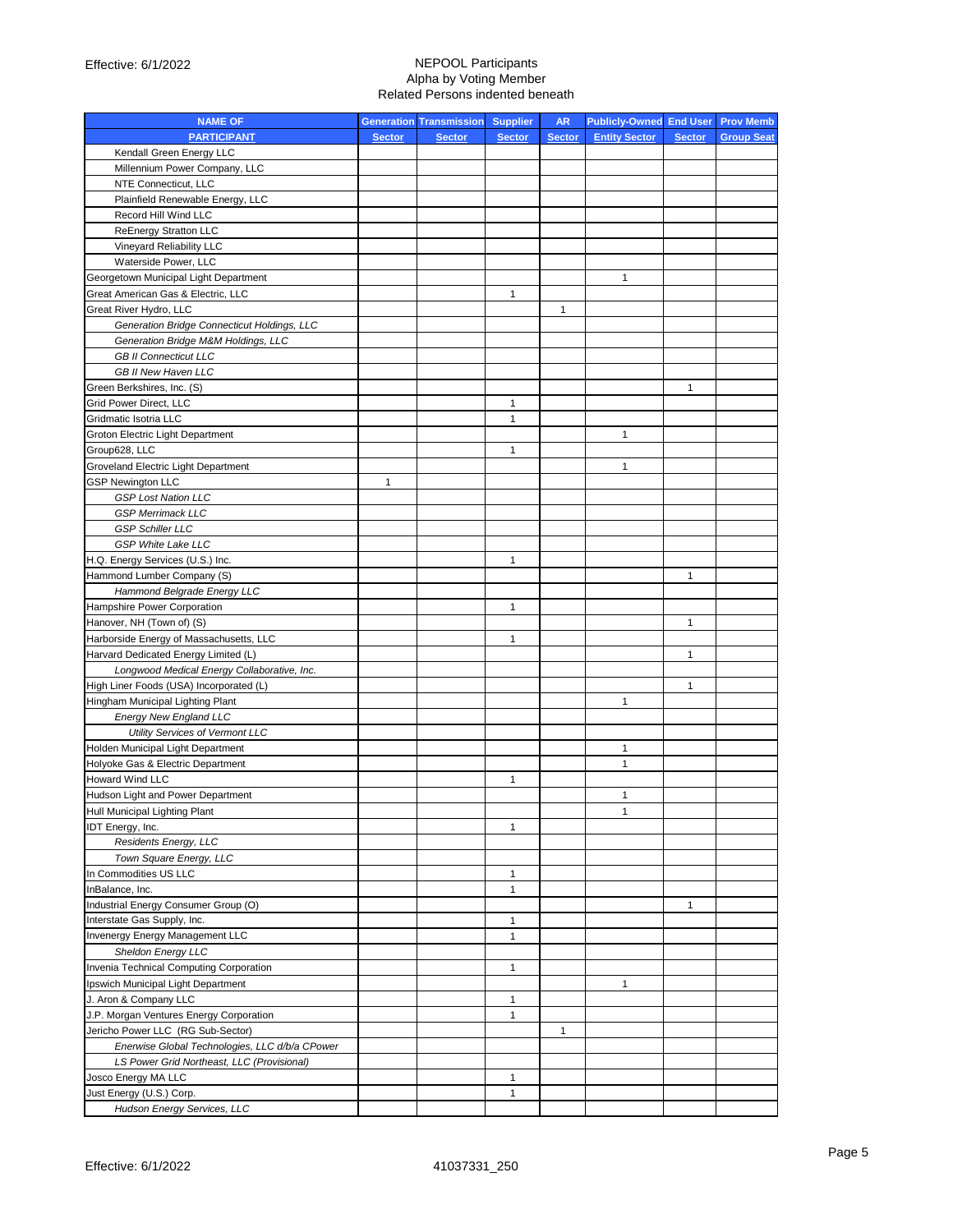| <b>NAME OF</b>                                             |               | <b>Generation Transmission</b> | <b>Supplier</b>   | <b>AR</b>     | <b>Publicly-Owned End User Prov Memb</b> |               |                   |
|------------------------------------------------------------|---------------|--------------------------------|-------------------|---------------|------------------------------------------|---------------|-------------------|
| <b>PARTICIPANT</b>                                         | <b>Sector</b> | <b>Sector</b>                  | <b>Sector</b>     | <b>Sector</b> | <b>Entity Sector</b>                     | <b>Sector</b> | <b>Group Seat</b> |
| Kimberly-Clark Corporation                                 |               |                                | 1                 |               |                                          |               |                   |
| Kleen Energy Systems, LLC                                  | 1             |                                |                   |               |                                          |               |                   |
| Seneca Energy II, LLC                                      |               |                                |                   |               |                                          |               |                   |
| Liberty Power Holdings LLC                                 |               |                                | 1                 |               |                                          |               |                   |
| Littleton (MA) Electric Light Department                   |               |                                |                   |               | 1                                        |               |                   |
| Littleton (NH) Water and Light Department                  |               |                                |                   |               | 1                                        |               |                   |
| Long Island Lighting Company d/b/a LIPA                    |               |                                | 1                 |               |                                          |               |                   |
| <b>Madison Electric Works</b>                              |               |                                |                   |               | 1                                        |               |                   |
| MAG Energy Solutions, Inc.                                 |               |                                | 1                 |               |                                          |               |                   |
| Maine Power LLC                                            |               |                                | 1                 |               |                                          |               |                   |
| Maine Public Advocate Office (O)                           |               |                                |                   |               |                                          | $\mathbf{1}$  |                   |
| Maine Skiing, Inc. (O)                                     |               |                                |                   |               |                                          | 1             |                   |
| Mansfield Municipal Electric Department                    |               |                                |                   |               | 1                                        |               |                   |
| Maple Energy LLC (LR Sub-Sector)                           |               |                                |                   | $\mathbf{1}$  |                                          |               |                   |
| Marble River, LLC                                          |               |                                | 1                 |               |                                          |               |                   |
| EDP Renewables North America LLC                           |               |                                |                   |               |                                          |               |                   |
| Number Nine Wind Farm LLC                                  |               |                                |                   |               |                                          |               |                   |
| <b>Sustaining Power Solutions LLC</b>                      |               |                                |                   |               |                                          |               |                   |
| Marblehead Municipal Light Department                      |               |                                |                   |               | 1                                        |               |                   |
| Marco DM Holdings, L.L.C.                                  | 1             |                                |                   |               |                                          |               |                   |
| Manchester Street, L.L.C.                                  |               |                                |                   |               |                                          |               |                   |
| Massachusetts Attorney General's Office (O)                |               |                                |                   |               |                                          | 1             |                   |
| Massachusetts, Commonwealth of, DCAM                       |               |                                |                   |               |                                          | 1             |                   |
| Massachusetts Bay Transportation Authority                 |               |                                |                   |               | 1                                        |               |                   |
| Massachusetts Development Finance Agency                   |               |                                |                   |               | $\mathbf{1}$                             |               |                   |
| Mass. Municipal Wholesale Electric Company                 |               |                                |                   |               | 1                                        |               |                   |
| <b>Massachusetts Port Authority</b>                        |               |                                |                   |               | 1                                        |               |                   |
| Mercuria Energy America, LLC                               |               |                                | 1                 |               |                                          |               |                   |
| Merrimac Municipal Light Department                        |               |                                |                   |               | 1                                        |               |                   |
| Messer Energy Services, Inc.                               |               |                                | 1                 |               |                                          |               |                   |
| MidAmerican Energy Services, LLC                           |               |                                | 1                 |               |                                          |               |                   |
| Merrill Lynch Commodities, Inc.                            |               |                                |                   |               |                                          |               |                   |
| Middleborough Gas & Electric Department                    |               |                                |                   |               | 1                                        |               |                   |
| Middleton Municipal Light Department                       |               |                                |                   |               | 1                                        |               |                   |
| Mintz, Samuel J.                                           |               |                                |                   |               |                                          | 1             |                   |
| The Moore Company (L)                                      |               |                                |                   |               |                                          | 1             |                   |
| <b>Moore Energy LLC</b>                                    |               |                                |                   |               |                                          |               |                   |
| Morgan Stanley Capital Group, Inc.                         |               |                                | 1                 |               |                                          |               |                   |
| <b>MPower Energy LLC</b>                                   |               |                                | 1                 |               |                                          |               |                   |
| Nalcor Energy Marketing Corporation                        |               |                                | 1                 |               |                                          |               |                   |
| Narragansett Electric Company, The                         |               | 1                              |                   |               |                                          |               |                   |
| Natural Resources Defense Council                          |               |                                |                   |               |                                          | 1             |                   |
| Nautilus Power, LLC                                        |               |                                |                   |               |                                          |               |                   |
| Acadia Renewable Energy, L.L.C.                            |               |                                |                   |               |                                          |               |                   |
| <b>Essential Power Massachusetts, LLC</b>                  |               |                                |                   |               |                                          |               |                   |
| <b>Essential Power Newington, LLC</b>                      |               |                                |                   |               |                                          |               |                   |
| Rhode Island State Energy Center, LP                       |               |                                |                   |               |                                          |               |                   |
| Revere Power, LLC                                          |               |                                |                   |               |                                          |               |                   |
| <b>NDC Partners LLC</b>                                    |               |                                | 1<br>$\mathbf{1}$ |               |                                          |               |                   |
| New Brunswick Energy Marketing Corporation                 |               |                                |                   |               |                                          |               |                   |
| New England Power Company                                  |               | 1                              |                   |               |                                          |               |                   |
| Massachusetts Electric Company<br>NGV US Transmission Inc. |               |                                |                   |               |                                          |               |                   |
| New England Wire Technologies Corporation (L)              |               |                                |                   |               |                                          | $\mathbf{1}$  |                   |
| New Hampshire Electric Cooperative, Inc.                   |               |                                |                   |               | 1                                        |               |                   |
| New Hampshire Office of Consumer Advocate (O)              |               |                                |                   |               |                                          | 1             |                   |
| NextEra Energy Resources, LLC                              |               |                                |                   |               |                                          |               |                   |
| NextEra Energy Maine, LLC                                  |               |                                |                   |               |                                          |               |                   |
| NextEra Energy Marketing, LLC                              | 1             |                                |                   |               |                                          |               |                   |
| NextEra Energy Seabrook LLC                                |               |                                |                   |               |                                          |               |                   |
| ESI Northeast Energy GP, Inc.                              |               |                                |                   |               |                                          |               |                   |
| FPL Energy Mason LLC                                       |               |                                |                   |               |                                          |               |                   |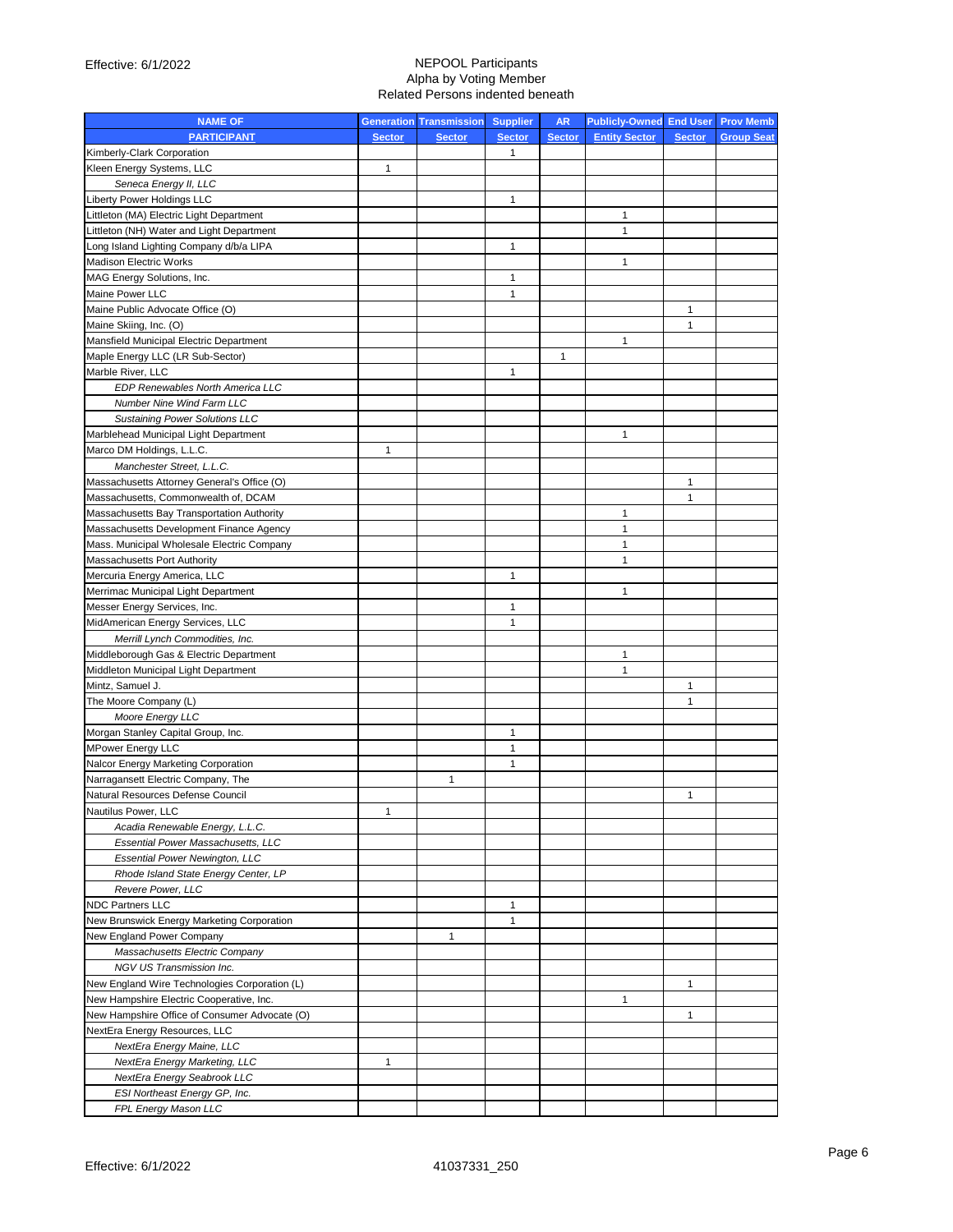| <b>NAME OF</b>                                                     |               | <b>Generation Transmission Supplier</b> |                   | <b>AR</b>     | <b>Publicly-Owned End User Prov Memb</b> |               |                   |
|--------------------------------------------------------------------|---------------|-----------------------------------------|-------------------|---------------|------------------------------------------|---------------|-------------------|
| <b>PARTICIPANT</b>                                                 | <b>Sector</b> | <b>Sector</b>                           | <b>Sector</b>     | <b>Sector</b> | <b>Entity Sector</b>                     | <b>Sector</b> | <b>Group Seat</b> |
| FPL Energy Wyman IV LLC                                            |               |                                         |                   |               |                                          |               |                   |
| FPL Energy Wyman LLC                                               |               |                                         |                   |               |                                          |               |                   |
| Granite Reliable Power, LLC                                        |               |                                         |                   |               |                                          |               |                   |
| New Hampshire Transmission, LLC                                    |               |                                         |                   |               |                                          |               |                   |
| <b>NEPM II, LLC</b>                                                |               |                                         |                   |               |                                          |               |                   |
| Nexus Energy Inc.                                                  |               |                                         | $\mathbf{1}$      |               |                                          |               |                   |
| NN8, LLC                                                           |               |                                         | 1                 |               |                                          |               |                   |
| Nordic Energy Services, LLC                                        |               |                                         | 1                 |               |                                          |               |                   |
| North Attleborough Electric Department                             |               |                                         |                   |               | 1                                        |               |                   |
| Northern States Power Company                                      |               |                                         | $\mathbf{1}$      |               |                                          |               |                   |
| Norwood Municipal Light Department                                 |               |                                         |                   |               | $\mathbf{1}$                             |               |                   |
| <b>NRG Power Marketing LLC</b>                                     |               |                                         | 1                 |               |                                          |               |                   |
| Norwalk Power LLC                                                  |               |                                         |                   |               |                                          |               |                   |
| Somerset Power LLC                                                 |               |                                         |                   |               |                                          |               |                   |
| Direct Energy Business, LLC                                        |               |                                         |                   |               |                                          |               |                   |
| Direct Energy Business Marketing, LLC                              |               |                                         |                   |               |                                          |               |                   |
| <b>Energy Plus Holdings LLC</b>                                    |               |                                         |                   |               |                                          |               |                   |
| Independence Energy Group LLC                                      |               |                                         |                   |               |                                          |               |                   |
| Green Mountain Energy Company                                      |               |                                         |                   |               |                                          |               |                   |
| <b>Reliant Energy Northeast LLC</b>                                |               |                                         |                   |               |                                          |               |                   |
| NRG Curtailment Solutions, Inc.                                    |               |                                         |                   |               |                                          |               |                   |
| XOOM Energy, LLC                                                   |               |                                         |                   |               |                                          |               |                   |
| Nylon Corporation of America, Inc. (L)                             |               |                                         |                   |               |                                          | 1             |                   |
| Octopus Energy LLC                                                 |               |                                         | 1                 |               |                                          |               |                   |
| Ontario Power Generation Inc.                                      |               |                                         | 1                 |               |                                          |               |                   |
| Ontario Power Generation Energy Trading, Inc.                      |               |                                         |                   |               |                                          |               |                   |
| Onward Energy (RG Sub-Sector)                                      |               |                                         |                   |               |                                          |               |                   |
| <b>Blue Sky West, LLC</b>                                          |               |                                         |                   | 1             |                                          |               |                   |
| Evergreen Wind Power II, LLC                                       |               |                                         |                   |               |                                          |               |                   |
| Hancock Wind, LLC                                                  |               |                                         |                   |               |                                          |               |                   |
| Pacific Summit Energy LLC                                          |               |                                         | $\mathbf{1}$      |               |                                          |               |                   |
| Palm Energy LLC                                                    |               |                                         |                   | 1             |                                          |               |                   |
| Palmco Power MA, LLC d/b/a Indra Energy                            |               |                                         | 1                 |               |                                          |               |                   |
| Indra Power Business CT LLC                                        |               |                                         |                   |               |                                          |               |                   |
| Indra Power Business MA LLC                                        |               |                                         |                   |               |                                          |               |                   |
| Pascoag Utility District                                           |               |                                         |                   |               | $\mathbf{1}$                             |               |                   |
|                                                                    |               |                                         |                   |               | 1                                        |               |                   |
| Paxton Municipal Light Department<br>Peabody Municipal Light Plant |               |                                         |                   |               | $\mathbf{1}$                             |               |                   |
| Pixelle Energy Services LLC                                        | $\mathbf{1}$  |                                         |                   |               |                                          |               |                   |
| Plant-E Corp.                                                      |               |                                         | 1                 |               |                                          |               |                   |
| PowerOptions, Inc. (O)                                             |               |                                         |                   |               |                                          | 1             |                   |
| Princeton Municipal Light Department                               |               |                                         |                   |               | $\mathbf{1}$                             |               |                   |
| <b>Provisional Member Group Seat</b>                               |               |                                         |                   |               |                                          |               |                   |
| Anbaric Development Partners, LLC                                  |               |                                         |                   |               |                                          |               | 1                 |
| Blueprint Power Technologies, Inc.                                 |               |                                         |                   |               |                                          |               | 1                 |
| Champlain VT, LLC d/b/a TDI New England                            |               |                                         |                   |               |                                          |               | 1                 |
| Cricket Valley Energy Center, LLC                                  |               |                                         |                   |               |                                          |               | $\mathbf{1}$      |
| EIP Investment, LLC                                                |               |                                         |                   |               |                                          |               | $\mathbf{1}$      |
| Interconnect Energy Storage LLC                                    |               |                                         |                   |               |                                          |               | $\mathbf{1}$      |
| Jupiter Power LLC                                                  |               |                                         |                   |               |                                          |               | $\mathbf{1}$      |
| Naugatuck Avenue Storage LLC                                       |               |                                         |                   |               |                                          |               | 0                 |
| Norman Street ES LLC                                               |               |                                         |                   |               |                                          |               | 0                 |
| <b>Westfield ESS LCC</b>                                           |               |                                         |                   |               |                                          |               | 0                 |
| KCE CT 1, LLC                                                      |               |                                         |                   |               |                                          |               | $\mathbf{1}$      |
| KCE CT 2, LLC                                                      |               |                                         |                   |               |                                          |               | 0                 |
| Oxford Energy Center, LLC                                          |               |                                         |                   |               |                                          |               | $\mathbf{1}$      |
| Rodan Energy Solutions (USA) Inc.                                  |               |                                         |                   |               |                                          |               | $\mathbf{1}$      |
|                                                                    |               |                                         |                   |               |                                          |               | 1                 |
| SP Transmission, LLC<br>Transource New England, LLC                |               |                                         |                   |               |                                          |               | $\mathbf{1}$      |
|                                                                    |               |                                         |                   |               |                                          |               | $\mathbf{1}$      |
| <b>Power Ledger Pty Ltd</b>                                        |               |                                         |                   |               |                                          |               |                   |
| PSEG Energy Resources & Trade LLC                                  |               |                                         | 1<br>$\mathbf{1}$ |               |                                          |               |                   |
| Rainbow Energy Marketing Corporation                               |               |                                         |                   |               |                                          |               |                   |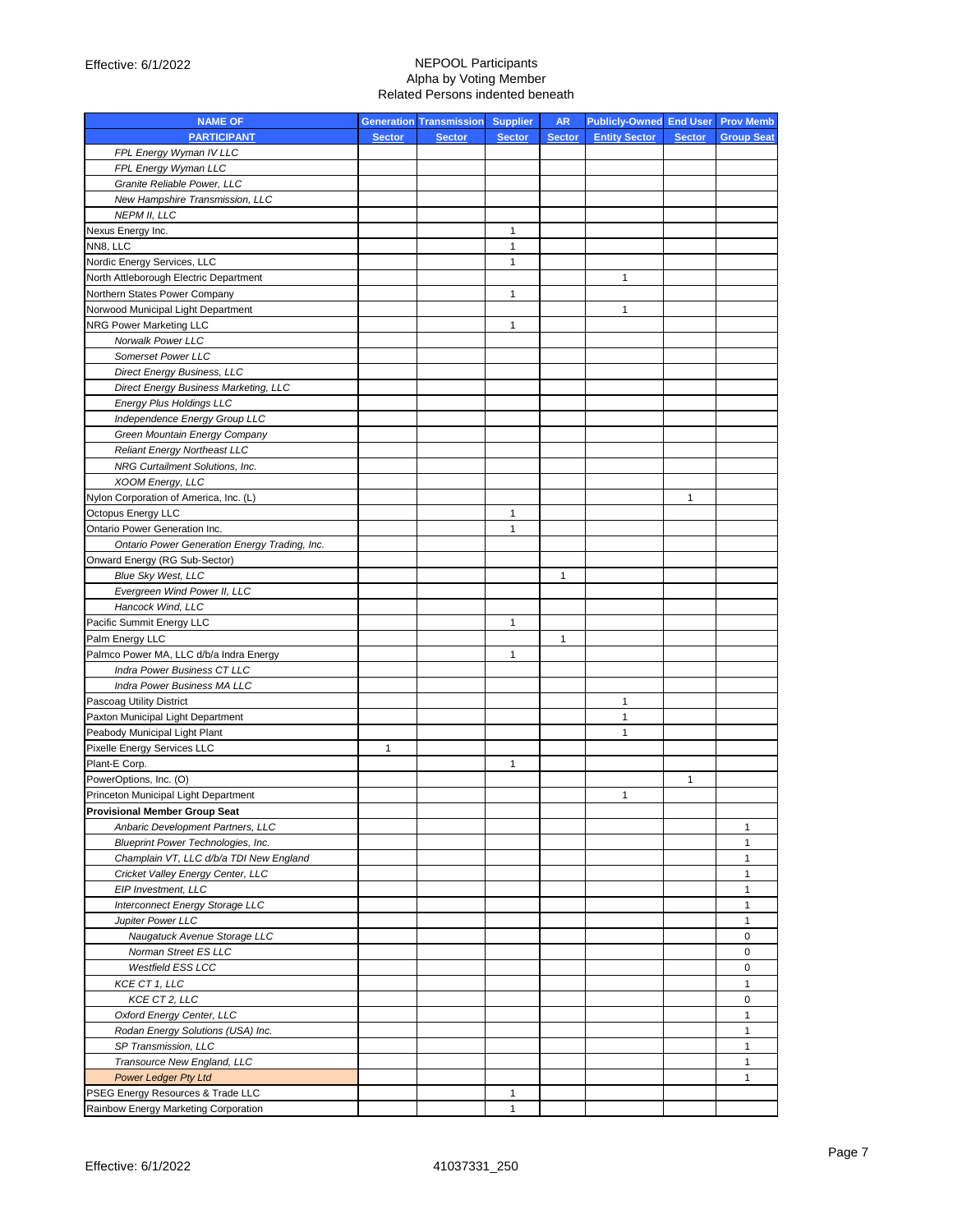| <b>NAME OF</b>                                                             |               | <b>Generation Transmission Supplier</b> |               | <b>AR</b>     | <b>Publicly-Owned End User Prov Memb</b> |               |                   |
|----------------------------------------------------------------------------|---------------|-----------------------------------------|---------------|---------------|------------------------------------------|---------------|-------------------|
| <b>PARTICIPANT</b>                                                         | <b>Sector</b> | <b>Sector</b>                           | <b>Sector</b> | <b>Sector</b> | <b>Entity Sector</b>                     | <b>Sector</b> | <b>Group Seat</b> |
| Reading Municipal Light Department                                         |               |                                         |               |               | 1                                        |               |                   |
| Renaissance Power & Gas, Inc.                                              |               |                                         | 1             |               |                                          |               |                   |
| Rivercrest Power-SOUTH, LLC                                                |               |                                         | $\mathbf{1}$  |               |                                          |               |                   |
| Roctop Investments Inc.                                                    |               |                                         | $\mathbf{1}$  |               |                                          |               |                   |
| Rowley Municipal Lighting Plant                                            |               |                                         |               |               | 1                                        |               |                   |
| RPA Energy Inc. d/b/a Green Choice Energy                                  |               |                                         | $\mathbf{1}$  |               |                                          |               |                   |
| Russell Municipal Light Department                                         |               |                                         |               |               | 1                                        |               |                   |
| Saint Anselm College (L)                                                   |               |                                         |               |               |                                          | 1             |                   |
| Saracen Energy East LP                                                     |               |                                         | 1             |               |                                          |               |                   |
| Saracen Power LP                                                           |               |                                         |               |               |                                          |               |                   |
| SFE Energy Massachusetts, Inc.                                             |               |                                         | 1             |               |                                          |               |                   |
| Shell Energy North America (US), L.P.                                      |               |                                         | $\mathbf{1}$  |               |                                          |               |                   |
| <b>MP2 Energy LLC</b>                                                      |               |                                         |               |               |                                          |               |                   |
| MP2 Energy NE LLC (d/b/a Shell Energy Solutions)                           |               |                                         |               |               |                                          |               |                   |
| Inspire Energy Holdings, LLC                                               |               |                                         |               |               |                                          |               |                   |
| Shipyard Brewing Co., LLC (S)                                              |               |                                         |               |               |                                          | $\mathbf{1}$  |                   |
| Shipyard Energy, LLC                                                       |               |                                         |               |               |                                          |               |                   |
| Shrewsbury Electric & Cable Operations                                     |               |                                         |               |               | 1                                        |               |                   |
| SmartEnergy Holdings, LLC                                                  |               |                                         | $\mathbf{1}$  |               |                                          |               |                   |
| SmartestEnergy US LLC                                                      |               |                                         | $\mathbf{1}$  |               |                                          |               |                   |
| SocïVolta Inc.                                                             |               |                                         | $\mathbf{1}$  |               |                                          |               |                   |
| South Hadley Electric Light Department                                     |               |                                         |               |               | $\mathbf{1}$                             |               |                   |
| Spark Energy, LLC                                                          |               |                                         | $\mathbf{1}$  |               |                                          |               |                   |
| <b>Electricity Maine, LLC</b>                                              |               |                                         |               |               |                                          |               |                   |
| Electricity N.H., LLC (d/b/a E.N.H. Power)                                 |               |                                         |               |               |                                          |               |                   |
| Major Energy Electric Services LLC                                         |               |                                         |               |               |                                          |               |                   |
| National Gas & Electric, LLC                                               |               |                                         |               |               |                                          |               |                   |
| Provider Power Mass, LLC                                                   |               |                                         |               |               |                                          |               |                   |
| Verde Energy USA, Inc.                                                     |               |                                         |               |               |                                          |               |                   |
| Standard Normal Energy LLC                                                 |               |                                         | 1             |               |                                          |               |                   |
|                                                                            |               |                                         | $\mathbf{1}$  |               |                                          |               |                   |
| Starion Energy Inc.                                                        |               |                                         |               |               | 1                                        |               |                   |
| Sterling Municipal Electric Light Department                               |               |                                         | 1             |               |                                          |               |                   |
| Stonepeak Kestrel Energy Marketing, LLC<br><b>Bucksport Generation LLC</b> |               |                                         |               |               |                                          |               |                   |
|                                                                            |               |                                         |               |               |                                          |               |                   |
| Stored Solar J&WE, LLC                                                     |               |                                         |               | 1             |                                          |               |                   |
| Stowe (VT) Electric Department                                             |               |                                         |               |               | 1                                        |               |                   |
| Summer Energy Northeast, LLC                                               |               |                                         | 1             |               |                                          |               |                   |
| Sunrun Inc.                                                                |               |                                         |               | 1             |                                          |               |                   |
| SYSO LLC                                                                   |               |                                         |               | 1             |                                          |               |                   |
| Talen Energy Marketing, LLC                                                |               |                                         | 1             |               |                                          |               |                   |
| Dartmouth Power Associates, L.P.                                           |               |                                         |               |               |                                          |               |                   |
| TrailStone Energy Marketing, LLC                                           |               |                                         |               |               |                                          |               |                   |
| Taunton Municipal Lighting Plant                                           |               |                                         |               |               |                                          |               |                   |
| <b>Energy New England LLC</b>                                              |               |                                         |               |               |                                          |               |                   |
| <b>Utility Services of Vermont LLC</b>                                     |               |                                         |               |               |                                          |               |                   |
| TEC Energy Inc.                                                            |               |                                         | $\mathbf{1}$  |               |                                          |               |                   |
| Templeton Municipal Light and Water Plant                                  |               |                                         |               |               | $\mathbf{1}$                             |               |                   |
| Tenaska Power Services Co.                                                 |               |                                         | $\mathbf{1}$  |               |                                          |               |                   |
| Tenaska Power Management, LLC                                              |               |                                         |               |               |                                          |               |                   |
| Berkshire Power Company, LLC                                               |               |                                         |               |               |                                          |               |                   |
| Texas Retail Energy, LLC                                                   |               |                                         | $\mathbf{1}$  |               |                                          |               |                   |
| The Energy Consortium (O)                                                  |               |                                         |               |               |                                          | 1             |                   |
| <b>Thordin ApS</b>                                                         |               |                                         | $\mathbf{1}$  |               |                                          |               |                   |
| Tidal Energy Marketing (U.S.) L.L.C.                                       |               |                                         | $\mathbf{1}$  |               |                                          |               |                   |
| Algonquin Gas Transmission, LLC                                            |               |                                         |               |               |                                          |               |                   |
| Titan Gas, LLC d/b/a CleanSky Energy                                       |               |                                         | $\mathbf{1}$  |               |                                          |               |                   |
| <b>Trafigura Trading LLC</b>                                               |               |                                         | $\mathbf{1}$  |               |                                          |               |                   |
| TransAlta Energy Marketing (U.S.) Inc.                                     |               |                                         | 1             |               |                                          |               |                   |
| <b>Antrim Wind Energy LLC</b>                                              |               |                                         |               |               |                                          |               |                   |
| <b>Transgrid Midwest LLC</b>                                               |               |                                         | 1             |               |                                          |               |                   |
| TrueLight Commodities, LLC                                                 |               |                                         | 1             |               |                                          |               |                   |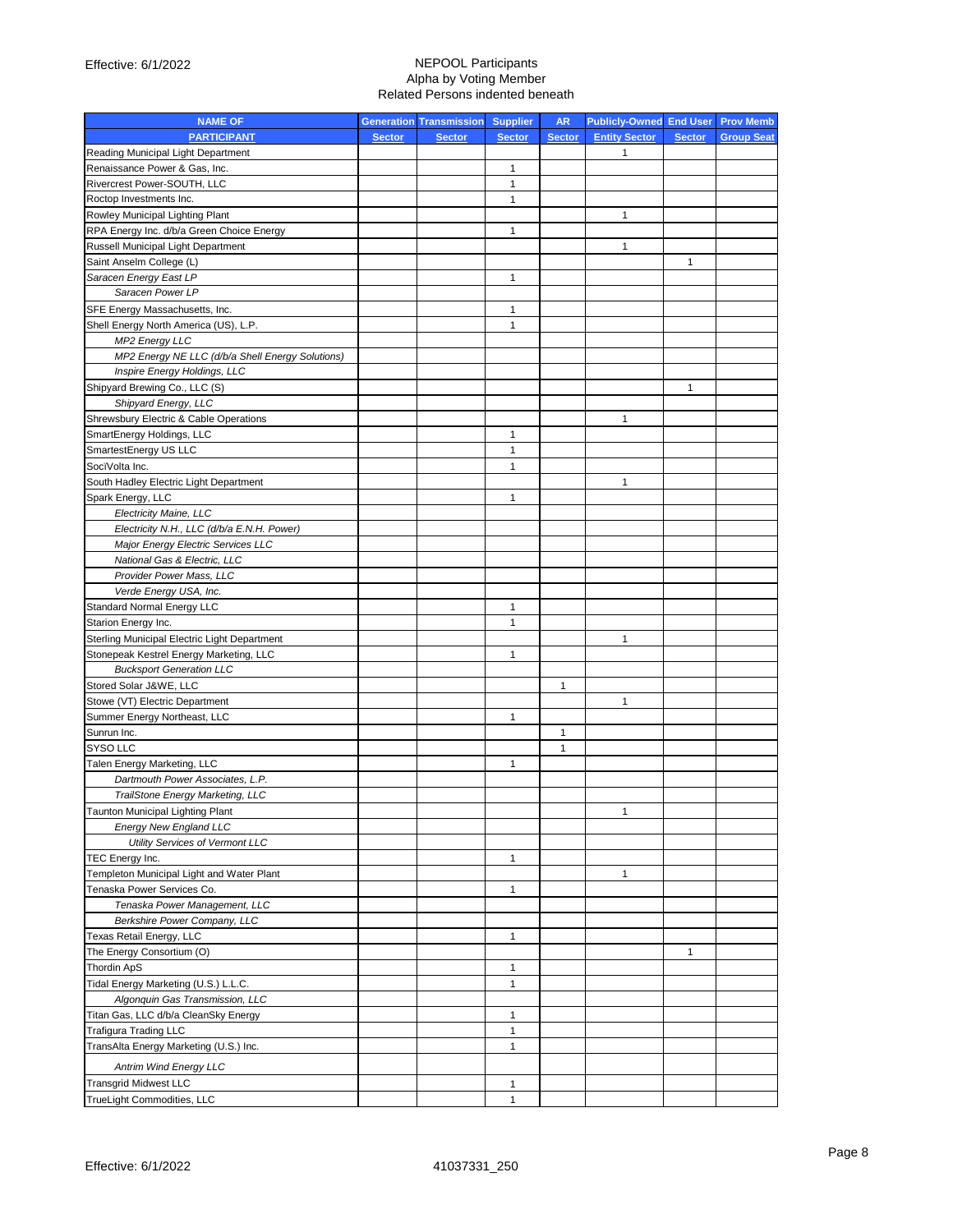| <b>NAME OF</b>                                                               |               | <b>Generation Transmission</b> | <b>Supplier</b> | <b>AR</b>     | <b>Publicly-Owned End User</b> |               | <b>Prov Memb</b>  |
|------------------------------------------------------------------------------|---------------|--------------------------------|-----------------|---------------|--------------------------------|---------------|-------------------|
| <b>PARTICIPANT</b>                                                           | <b>Sector</b> | <b>Sector</b>                  | <b>Sector</b>   | <b>Sector</b> | <b>Entity Sector</b>           | <b>Sector</b> | <b>Group Seat</b> |
| Tyr Energy, LLC                                                              |               |                                | 1               |               |                                |               |                   |
| Uncia Energy, LP - Series G                                                  |               |                                | 1               |               |                                |               |                   |
| Peninsula Power, LLC                                                         |               |                                |                 |               |                                |               |                   |
| <b>Union Atlantic Electricity</b>                                            |               |                                | 1               |               |                                |               |                   |
| Union of Concerned Scientists (O)                                            |               |                                |                 |               |                                | 1             |                   |
| Uniper Global Commodities North America LLC                                  |               |                                | 1               |               |                                |               |                   |
| Unitil Energy Systems, Inc.                                                  |               |                                | 1               |               |                                |               |                   |
| Fitchburg Gas and Electric Light Company                                     |               |                                |                 |               |                                |               |                   |
| <b>UNITIL Power Corporation</b>                                              |               |                                |                 |               |                                |               |                   |
| University of Massachusetts at Amherst                                       |               |                                |                 |               | $\mathbf{1}$                   |               |                   |
| University System of New Hampshire                                           |               |                                |                 |               |                                | 1             |                   |
| Vermont Electric Cooperative                                                 |               |                                |                 |               | $\mathbf{1}$                   |               |                   |
| Vermont Electric Power Company, Inc.                                         |               | $\mathbf{1}$                   |                 |               |                                |               |                   |
| Green Mountain Power Corporation                                             |               |                                |                 |               |                                |               |                   |
| Vermont Transco LLC                                                          |               |                                |                 |               |                                |               |                   |
| Vermont Energy Investment Corporation (LR Sub-Sector)                        |               |                                |                 | 1             |                                |               |                   |
| Vermont Public Power Supply Authority                                        |               |                                |                 |               | 1                              |               |                   |
| <b>Versant Power</b>                                                         |               | 1                              |                 |               |                                |               |                   |
| Village of Hyde Park (VT) Electric Department                                |               |                                |                 |               | $\mathbf{1}$                   |               |                   |
| Vitol Inc.                                                                   |               |                                | 1               |               |                                |               |                   |
| Voltus, Inc.                                                                 |               |                                |                 | 1             |                                |               |                   |
| Wakefield Municipal Gas and Light Department                                 |               |                                |                 |               | $\mathbf{1}$                   |               |                   |
| Walden Renewables Development LLC                                            | 1             |                                |                 |               |                                |               |                   |
|                                                                              |               |                                |                 |               | $\mathbf{1}$                   |               |                   |
| Wallingford, CT Dept of Public Utilities Electric Division                   |               |                                |                 |               |                                |               |                   |
| <b>WATTIFI INC.</b>                                                          |               |                                | 1               |               | $\mathbf{1}$                   |               |                   |
| Wellesley Municipal Light Plant                                              |               |                                |                 |               |                                |               |                   |
| West Boylston Municipal Light Plant                                          |               |                                |                 |               | $\mathbf{1}$                   |               |                   |
| Westfield Gas & Electric Light Department<br>Wheelabrator North Andover Inc. |               |                                |                 |               | $\mathbf{1}$                   |               |                   |
|                                                                              |               |                                |                 | 1             |                                |               |                   |
| Macquarie Energy, LLC                                                        |               |                                |                 |               |                                |               |                   |
| Macquarie Energy Trading LLC                                                 |               |                                |                 |               |                                |               |                   |
| WM Renewable Energy, LLC (RG Sub-Sector)                                     |               |                                |                 | 1             |                                |               |                   |
| Wolfeboro Municipal Electric Department                                      |               |                                |                 |               | $\mathbf{1}$                   |               |                   |
| Wolverine Holdings, L.P.                                                     |               |                                | 1               |               |                                |               |                   |
| WP&G Holdings, LLC                                                           |               |                                | $\mathbf{1}$    |               |                                |               |                   |
| Yellow Jacket Energy, LLC                                                    |               |                                | 1               |               |                                |               |                   |
| Z-TECH LLC (L)                                                               |               |                                |                 |               |                                | 1             |                   |
| <b>Non-Voting Members</b>                                                    |               |                                |                 |               |                                |               |                   |
| <b>Associate Non-Voting Participants</b>                                     |               |                                |                 |               |                                |               |                   |
| Advanced Energy Economy Inc.                                                 |               |                                |                 |               |                                |               |                   |
| American Petroleum Institute                                                 |               |                                |                 |               |                                |               |                   |
| <b>Excelerate Energy LP</b>                                                  |               |                                |                 |               |                                |               |                   |
| New England Power Generators Association, Inc. (NEPGA)                       |               |                                |                 |               |                                |               |                   |
| Repsol Energy North America Corporation                                      |               |                                |                 |               |                                |               |                   |
| <b>Data-Only Participants</b>                                                |               |                                |                 |               |                                |               |                   |
| <b>Cambridge Energy Solutions</b>                                            |               |                                |                 |               |                                |               |                   |
| Energy GPS LLC                                                               |               |                                |                 |               |                                |               |                   |
| EnvaPower, Inc.                                                              |               |                                |                 |               |                                |               |                   |
| NRG Kiosk LLC (d/b/a/ Power Kiosk)                                           |               |                                |                 |               |                                |               |                   |
| Yes Energy, LLC                                                              |               |                                |                 |               |                                |               |                   |
|                                                                              |               |                                |                 |               |                                |               |                   |
| 521                                                                          | 13            | 6                              | 138             | 27            | 59                             | 34            | 13                |
|                                                                              |               |                                |                 |               |                                |               | 290               |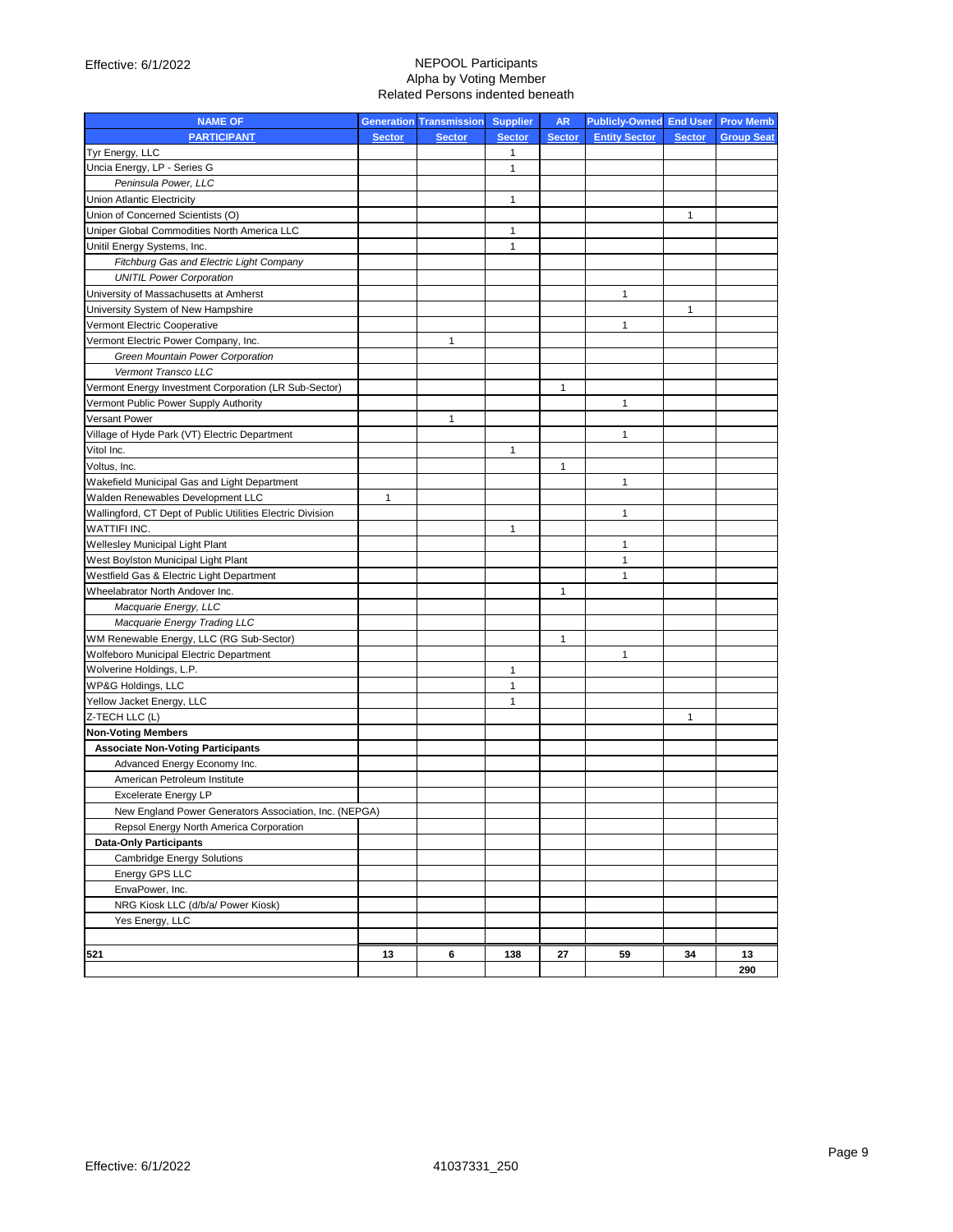| <b>NAME OF</b>                |               |               |        |      | <b>Generation Transmission Supplier   AR Publicly-Owned End User Prov Memb</b> |  |
|-------------------------------|---------------|---------------|--------|------|--------------------------------------------------------------------------------|--|
| <b>PARTICIPANT</b>            | <b>Sector</b> | <b>Sector</b> | Sector |      | Sector Entity Sector Sector Group Seat                                         |  |
| <b>Individual Participant</b> |               |               |        |      |                                                                                |  |
| <b>Efficiency Maine Trust</b> |               |               |        | $**$ |                                                                                |  |

## **Other Non-NEPOOL Market Participants**

| <b>NAME OF</b>             | FTR-Only | Non-P Trans. |
|----------------------------|----------|--------------|
| NON-NEPOOL PARTICIPANT     | Customer | Customer     |
| Curio Analytics Inc.       |          |              |
| Mercuria SJAK Trading, LLC |          |              |
|                            |          |              |
| <b>TOTALS</b>              |          |              |

#### **PENDING NEPOOL MEMBERSHIPS** *Jul 1, 2022*

| JUI I, ZUZZ                                              |  |  |  |  |
|----------------------------------------------------------|--|--|--|--|
| 2022)<br>Leapfrog<br>(Mar<br>Inc.<br>Power.<br>14<br>___ |  |  |  |  |

*Jun 13 Meeting*

#### **Conditionally Approved at an earlier meeting**

| Dankse Commodities US LLC (May 16, 2022)       |  |  |  |  |
|------------------------------------------------|--|--|--|--|
| UnitedEnergyPartners LLC (May 16, 2022)        |  |  |  |  |
| Kennebec Lumber Company (Dec 10, 2021)         |  |  |  |  |
| 11772244 Canada Inc. (Nov 15, 2021)            |  |  |  |  |
| Old Middleboro Road Solar, LLC (Oct 12, 2021)  |  |  |  |  |
| Maven Energy, LLC (Oct 12, 2021)               |  |  |  |  |
| Granite Apollo, LLC (Sep 10, 2021)             |  |  |  |  |
| Gridworks Energy Consulting LLC (Jun 14, 2021) |  |  |  |  |

### **PENDING FTR-ONLY CUSTOMER APPLICATIONS**

none

## **PENDING INDIVIDUAL PARTICIPANT**

none

### **PENDING TERMINATION REQUESTS**

Norwalk Power LLC Somerset Power LLC

### **PENDING FTR-ONLY CUSTOMER TERMINATIONS**

none

## **PENDING NAME CHANGES**

none

# **PENDING ACQUISITIONS/MERGERS/CHANGES IN CONTROL; CHANGES IN STATUS**

Calpine Energy Services, LP to join Gen Sector (Dec 1, 2022)

# **RECENT CHANGE IN STATUS, CHANGE IN CONTROL**

SYSO LLC became AR Sector LR Sub-Sector individual voting member (Jun 1, 2022) Palm Energy LLC became AR Sector LR Sub-Sector individual voting member (Jun 1, 2022) Narragansett Electric Company to become a PPL subsidiary and indiv voting member in TO Sector (EC21-87) (Jun 1, 2022) Inspire Energy Holdings, LLC became a Shell Related Person (EC21-109) (eff. Apr 1, 2022) PSEG Power Connecticut LLC became a Great River Hydro Related Person (EC21-125) (eff. Feb 23, 2022) PSEG New Haven LLC to become a Great River Hydro Related Person (EC21-125) (eff. Feb 23, 2022) Walden Renewables Development LLC becomes full voting member of Generation Sector (eff. Feb 1, 2022) Able Grid Infrastructure Holdings, LLC - correction to (Generation) Sector election (eff. back to Mar 1, 2021) GSP Companies no longer Related Persons to Castleton Commodities Inc. (EC22-7), join the Generation Sector (eff. Jan 1, 2022)